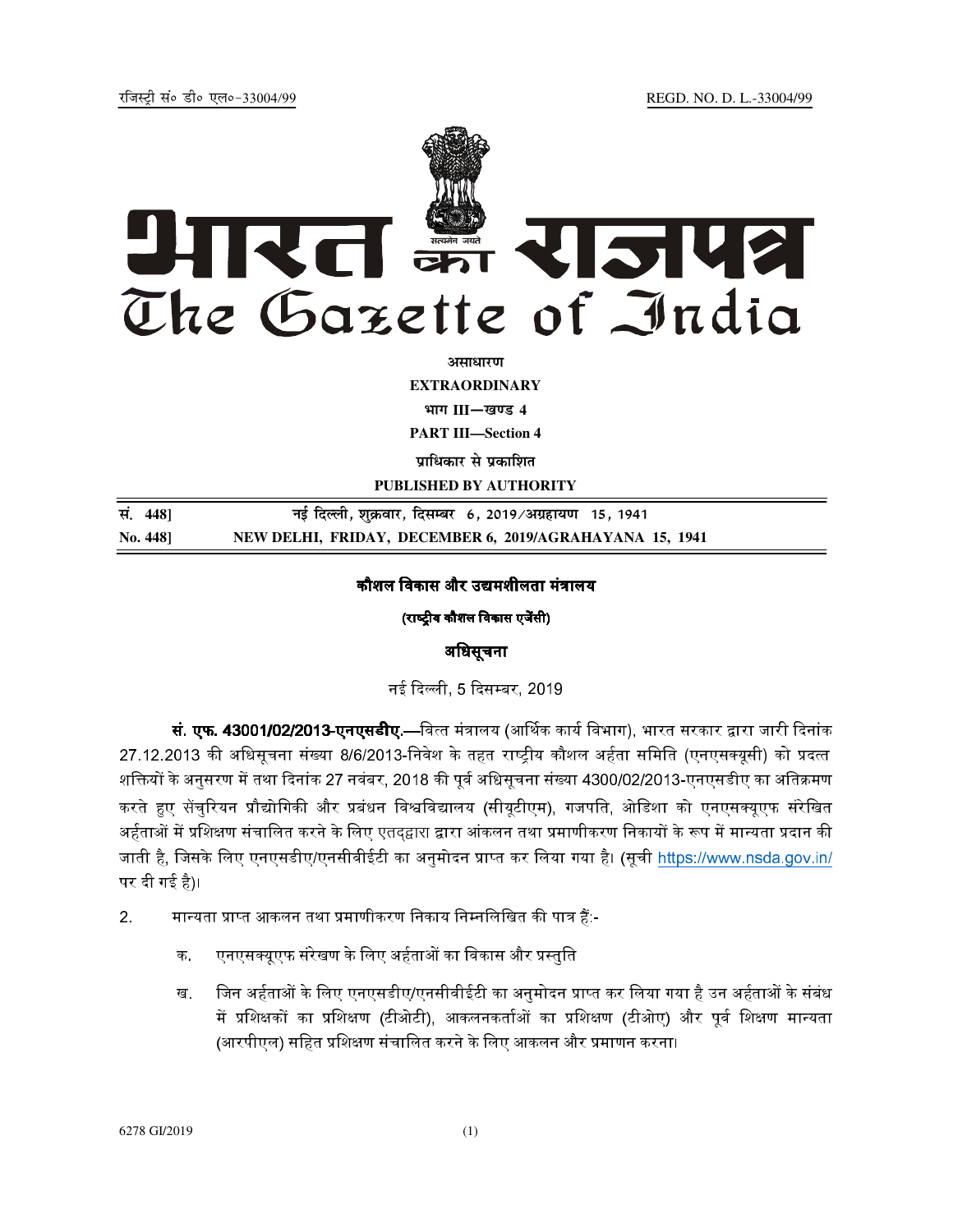- 
- ग. केंद्रीय तथा राज्य सरकार के निधियन कार्यक्रमों हेतु अपने-अपने क्षेत्राधिकार में तथा वित्त-पोषित और गैर वित्त-पोषित दोनों कार्यक्रमों के लिए अपने निजी परिसरों में ऐसी अर्हताओं सम्बंधित आकलन और प्रमाणीकरण गतिविधियां करना।
- घ. अंगीकर दिशा-निर्देशों के अनुसार राष्ट्रीय अर्हता रजिस्टर (एनक्यूआर) पर उपलब्ध मौजूदा अर्हताओं को अंगीकार करना।
- 3. मान्यता निम्नलिखित शर्तों पर आधारित है:
	- क. आकलन और प्रमाणन किसी एनएसक्यूएफ अनुरूप अर्हता के लिए यथा निर्धारित अनुमोदित मानदंडों और मानकों के अनसार और उन गतिविधियों के संबंध में एमएसडीई/एनसीवीईटी दिशा-निर्देशों की सीमा में किया जाएगा।
	- ख. मान्यता तीन वर्षों की अवधि (27 नवंबर, 2021) के लिए दी जाती है, जिसके बाद एनएसडीए/एनसीवीईटी से नवीकरण करने की मांग की जाएगी।
	- ग. मान्यता प्राप्त निकाय एनएसडीए/एनसीवीईटी के साथ प्रशिक्षण. आकलन और प्रमाणन गतिविधियों की जानकारी को वार्षिक रूप से साझा करेगी।
	- घ. मान्यता प्राप्त निकाय एनएसडीए/एनसीवीईटी द्वारा ऐसी निकायों के लिए समय-समय पर जारी किए गए मानदंडों और दिशा-निर्देशों का पालन करेगी।

विनिता अग्रवाल, महानिदेशक एवं सदस्य सचिव

[विज्ञापन-III/4/असा./335/19]

# **MINISTRY OF SKILL DEVELOPMENT AND ENTREPRENEURSHIP**

### (NATIONAL SKILL DEVELOPMENT AGENCY)

### **NOTIFICATION**

### New Delhi, the 5th December, 2019

**No. F. 43001/02/2013-NSDA.—**In pursuance of the powers conferred upon the National Skills Qualifications Committee (NSQC) vide Notification No. 8/6/2013-Invt. dated 27.12.2013 issued by the Ministry of Finance (Department of Economic Affairs), Government of India and in supersession of the earlier Notification No. F. 4300/02/2013-NSDA, dated 27<sup>th</sup> November 2018, the Centurion University of Technology and Management, (CUTM), Gajapati, Odisha, is hereby recognized as an Assessment and Certification Body for trainings conducted in NSQF compliant Qualifications for which approval has been obtained from NSDA/ NCVET (list at https://www.nsda.gov.in/).

- 2. The recognized Assessment and Certification body is eligible to
	- a. Develop and submit Qualifications for NSQF alignment.
	- b. Undertake assessment and certification for trainings conducted, including Training of Trainers (ToT), Training of Assessors (ToA) and Recognition of Prior Learning (RPL), in respect of Qualifications for which approval has been obtained from NSDA/ NCVET.
	- c. Undertake assessment and certification activities for Central/ State Government funded programs within their respective jurisdictional areas; and for both funded and non-funded programs within their own campuses, for such Qualifications.
	- d. Adopt existing Qualifications available on the National Qualification Register (NQR) as per the guidelines of adoption.